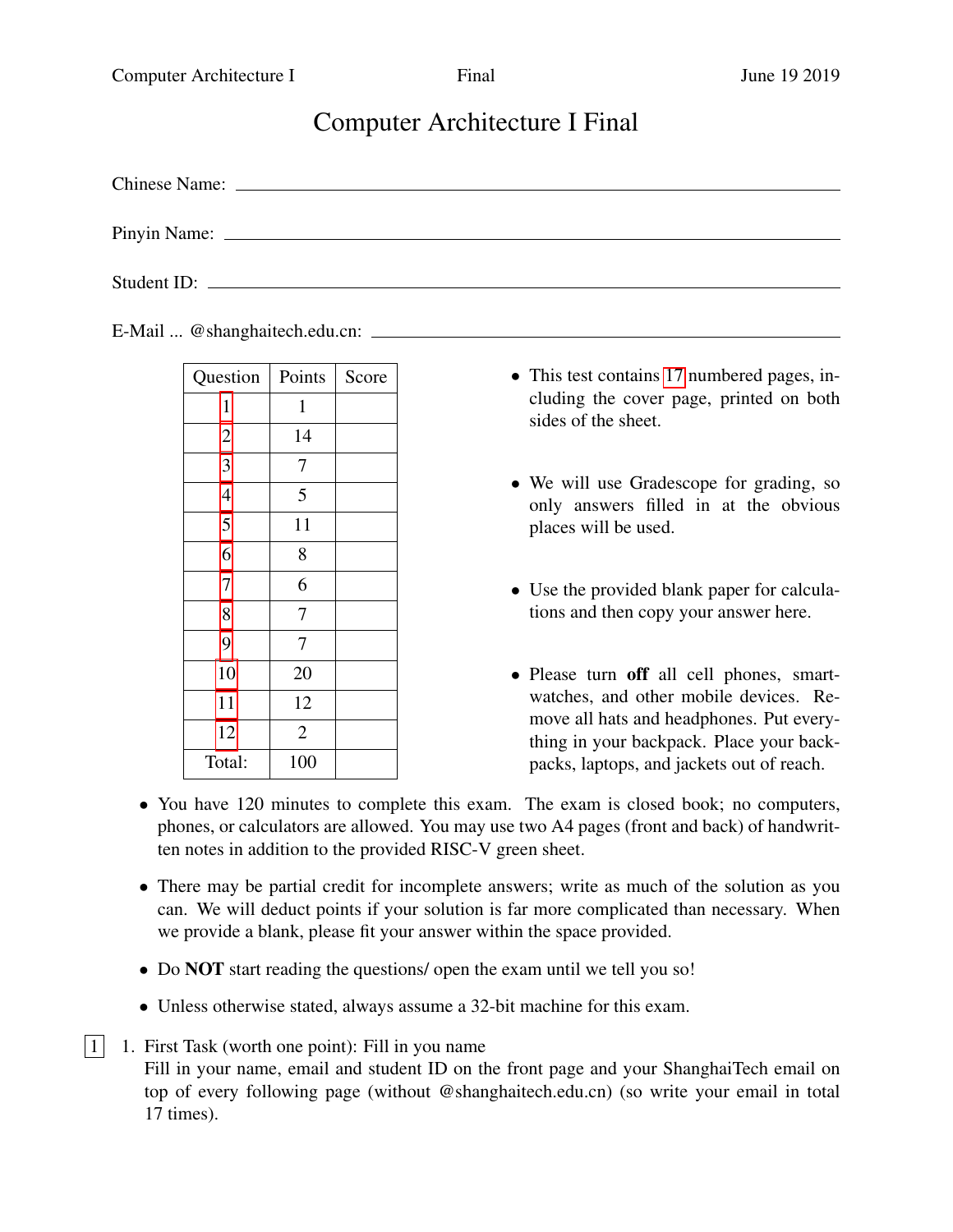<span id="page-1-0"></span>

|  | 2. General questions                                                                                                                                                                                                                 |
|--|--------------------------------------------------------------------------------------------------------------------------------------------------------------------------------------------------------------------------------------|
|  | (a) Using IEEE 754 representation, what decimal number is encoded?                                                                                                                                                                   |
|  | $0x41860000 \rightarrow$<br>Convert the following decimal number to single precision IEEE 754 floating point format<br>(to hexadecimal form):                                                                                        |
|  | $-21.75 \to 0x$                                                                                                                                                                                                                      |
|  | <b>Solution:</b> 16.75 0xC1AE0000                                                                                                                                                                                                    |
|  | (b) Convert $2333_{ten}$                                                                                                                                                                                                             |
|  |                                                                                                                                                                                                                                      |
|  | To Hexadecimal <u>example and the set of the set of the set of the set of the set of the set of the set of the set of the set of the set of the set of the set of the set of the set of the set of the set of the set of the set</u> |
|  | <b>Solution:</b> 100100011101 91d                                                                                                                                                                                                    |
|  | (c) How does the CPU communicate with these I/O devices (as introduced in the lecture)?                                                                                                                                              |
|  | Mouses: <u>Universe Disks:</u> Universe Disks:                                                                                                                                                                                       |
|  | <b>Solution:</b> Polling Interrupt                                                                                                                                                                                                   |
|  |                                                                                                                                                                                                                                      |

Unicode is a powerful coding scheme that can represent almost every character, e.g. the codepoint for emoji "Ear of Maize" ( $\blacktriangle$ ) is U+1F33D. However, it takes too much space for characters like ASCII characters. Thus, variable-length encoding schemes like UTF-8 were developed. In the following 3 questions, suppose address space grows from left to right, i.e. low address is at left and high address is at right.

 $\boxed{2}$  (d) The corn emoji is represented by a two-byte surrogate pair: 0xd83c and 0xdf3d in UTF-16. How are they stored in hexadecimal in a big-endian machine and a little-endian machine? Choose the correct answer.

| A. 0xd8 0x3c 0xdf 0x3d |  | B. Oxdf Ox3d Oxd8 Ox3c |  |  |
|------------------------|--|------------------------|--|--|
| C.0x3d 0xdf 0x3c 0xd8  |  | D.0x3c 0xd8 0x3d 0xdf  |  |  |

Big-endian: Little-endian:

Solution: Big-endian: A Little-endian: D

Consider the following C program: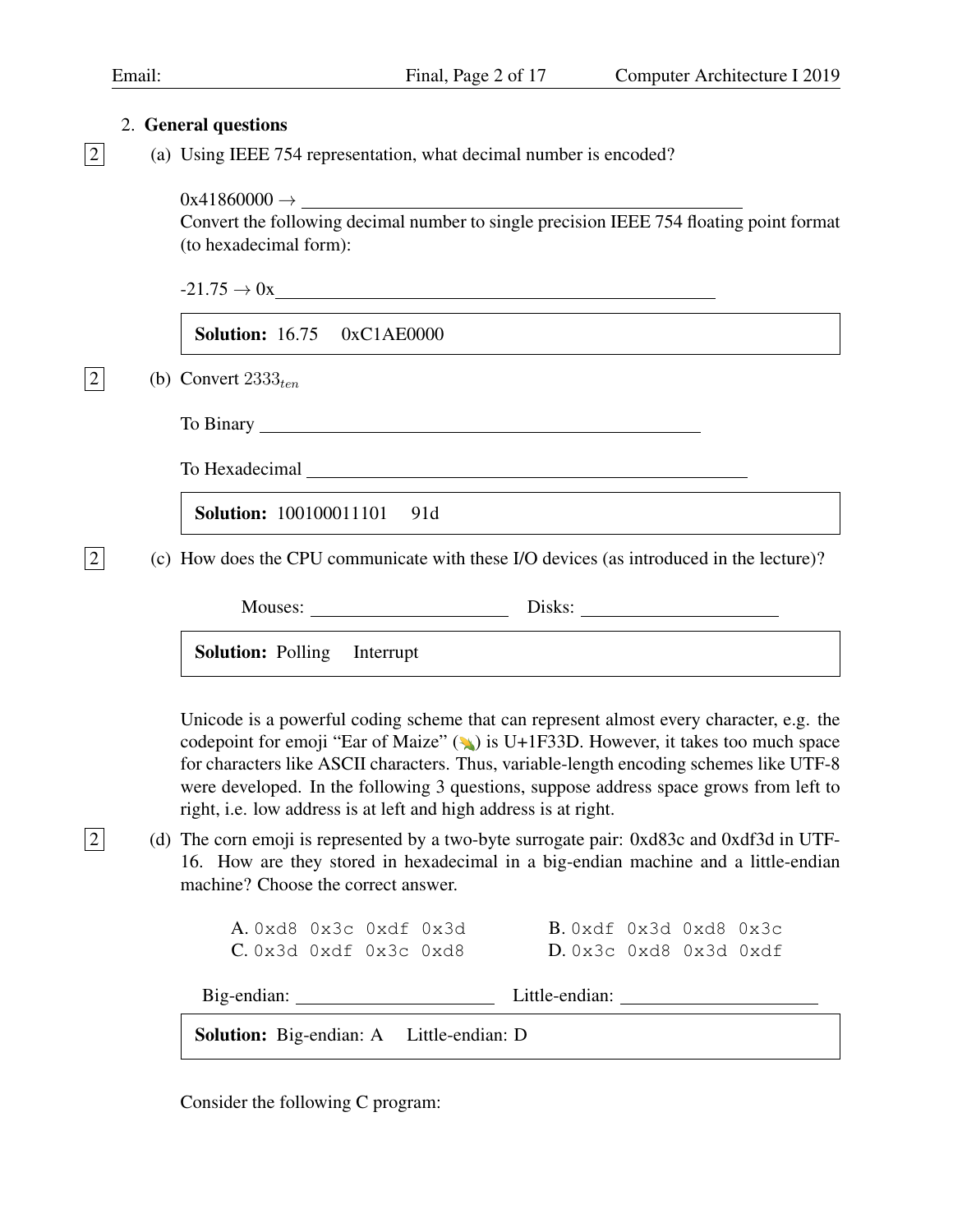```
1 #include <stdio.h>
2 #include <stdint.h>
\frac{1}{3} #define SLL(x, k) (x << k)
4 \text{ \#define } XOR(x,y) (x \uparrow y)
5
6 void f (char *s, float *x){
7 while (*s) {
8 printf("%d.", (*s++)-'a');
9 }
10 printf("%f\n", *x);
11 }
12
13 int main (){
14 int i = SLL (2, 2) - XOR (1, 2);
15 char *p = "it_is\_weird";16 float x = 6.25e-1;
17 f(p, \&x);18 return 0;
19 }
```
2 (e) Which part of memory do the following variables belong to? Choose the correct answer from "stack", "heap" or "data".

 $"it_is-weight"$ :  $"$ 

Solution: data stack

 $\boxed{2}$  (f) What is the value of i?

Solution: 5

 $\boxed{2}$  (g) What is the type of  $\&\times$  in line 17?

Solution: float \*

<span id="page-2-0"></span>3. SDS

 $\boxed{3}$  (a) Rebuild this circuit with the fewest gates in the box, using only AND, OR and NOT gates: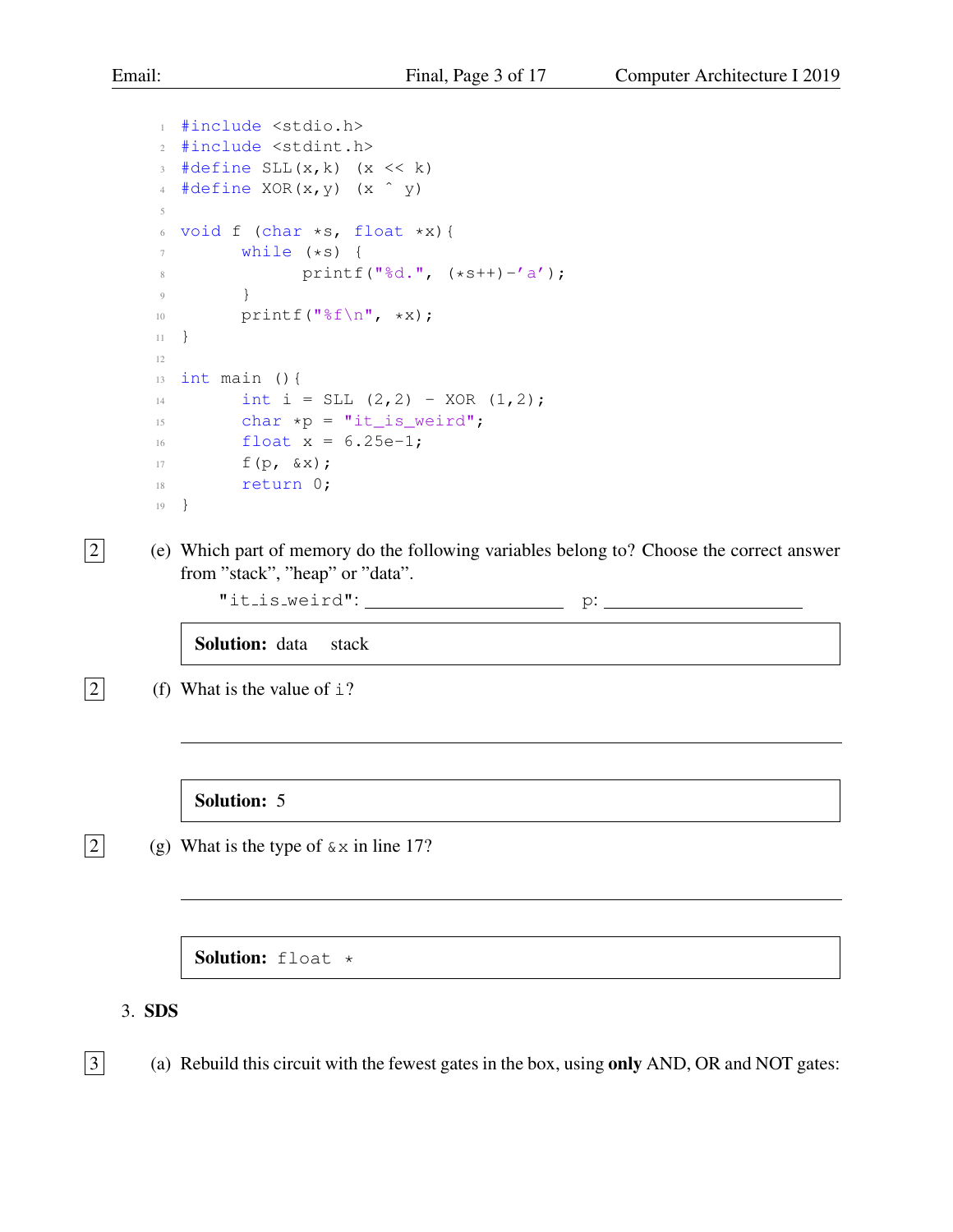

Solution: Its a NAND gate: (not (and A B))

- $\boxed{4}$  (b) For the circuit below, assume:
	- setup time is 15ns
	- hold time is 30ns
	- AND gate delay is 10ns

If the clock rate is 10 MHz and x updates 25ns after the rising edge of the clock, what are the minimum and maximum values for the clk-to-Q delay to ensure proper functionality?



Min: ns

Max: ns

Solution: Min:20ns, Max:75ns

If the clk-to-Q delay is too fast, the input to the register will change before the hold time is finished. Thus, the minimum clk-to-Q delay is  $t_{\text{hold}} - t_{\text{AND}} = 30 - 10 = 20$ ns.

On the other hand, we must make sure the critical path is no longer than the clock period, which is 100 ns (= 1/(10 MHz)). In other words,  $t_{\text{setup}} + t_{\text{AND}} + t_{\text{cik-to-Q}} \le 100$ ns, or  $t_{\text{clk-to-Q}} \le 100$ ns -  $t_{\text{setup}}$ -  $t_{\text{AND}}$ . Solving yields  $t_{\text{clk-to-Q}} \le 75$  ns.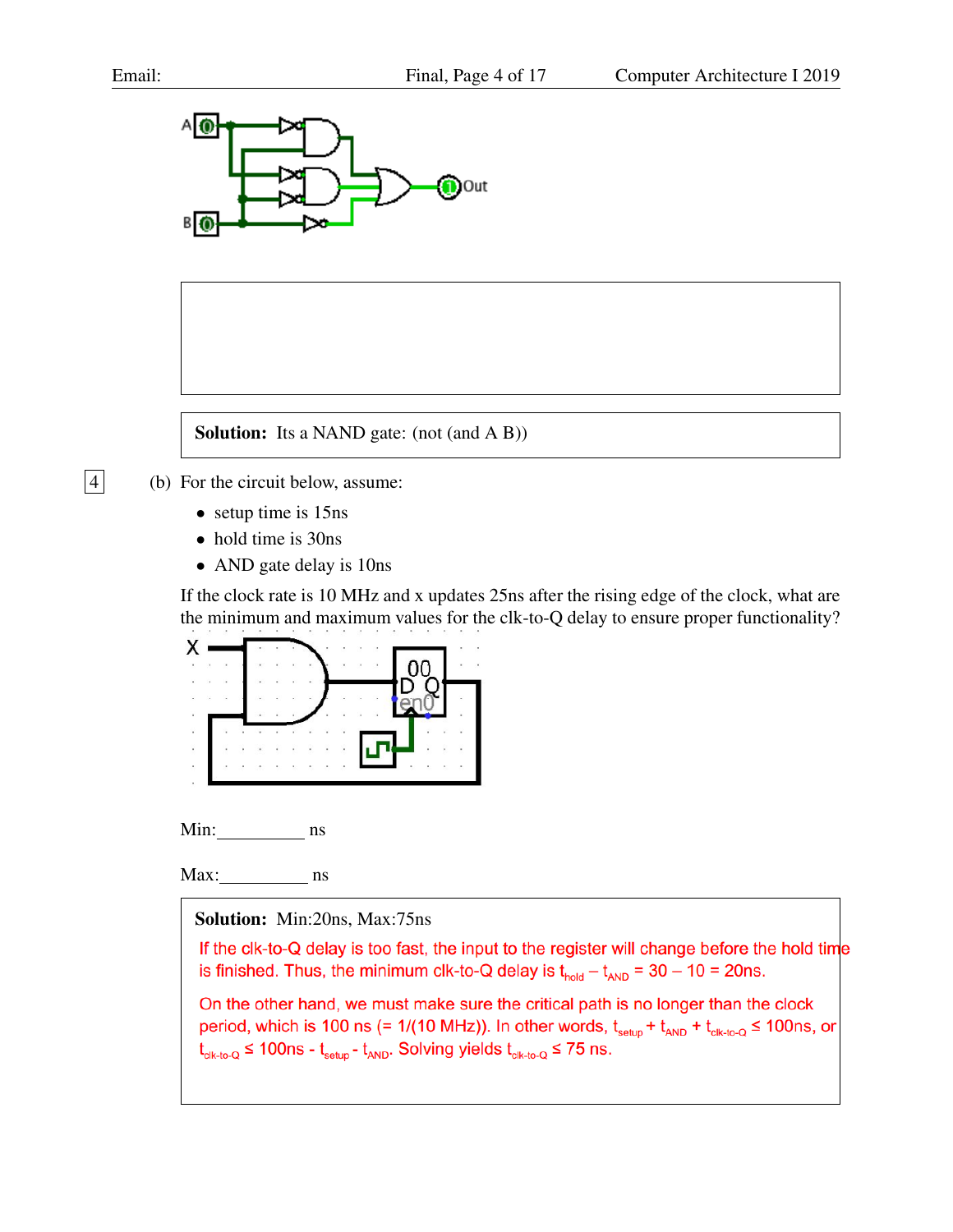# <span id="page-4-0"></span>4. CALL

2 (a) Among all four types of addresses (1. PC-Relative Address; 2. Absolute Function Address; 3. External Function Reference; 4. Static Data Reference), which of the types need to be relocated in the linker?

# **Solution: 2, 3, 4**

- 3 (b) Please give the correct order of the loader.
	- 1. Copies arguments passed to the program onto the stack
	- 2. Jumps to start-up routine that copies programs arguments from stack to registers and sets the PC
	- 3. Creates new address space for program large enough to hold text and data segments, along with a stack segment
	- 4. Copies instructions and data from executable file into the new address space
	- 5. Reads executable files header to determine size of text and data segments
	- 6. Initializes machine registers

Solution: 5 3 4 1 6 2

#### <span id="page-4-1"></span>5. Datapathology

Consider adding the following instruction to RISC-V:

| Instruction      | Operation                                         |  |  |  |  |  |  |
|------------------|---------------------------------------------------|--|--|--|--|--|--|
| cse rd, rs1, rs2 | if $(R[rs1] = R[rs2])$ $R[rd] = R[rs1] - R[rs2];$ |  |  |  |  |  |  |
|                  | else $Mem[R[rd]] = 1;$                            |  |  |  |  |  |  |

 $\boxed{1}$  (a) What type of instruction will cse be? If multiple formats work, choose all that apply. a. R-type b. I-type c. S-type d. U-type

 $\bf{a}$ 

 $\boxed{6}$  (b) Implement cse in the datapath. Choose all correct implementations for (i), (ii), (iii). Note 1: The control signal CSE is 1 if and only if the instruction is cse, 0 otherwise. Note 2: The RegFile in the below datapath has one additional out-port Reg[rd], which outputs the value at AddrD from the RegFile.

Make sure the functions of the original RISC-V CPU are still preserved!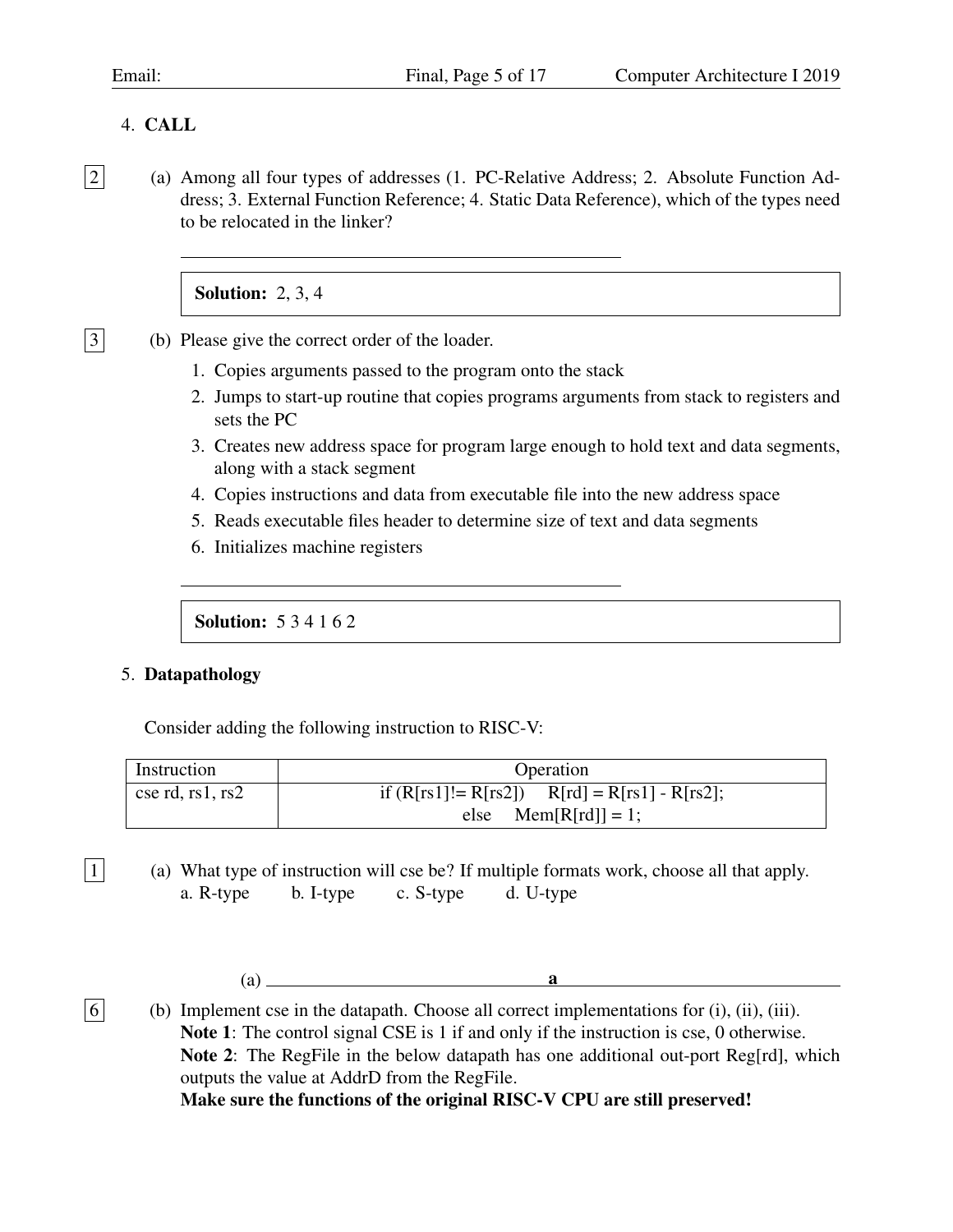



i. Select the correct component to fill in blank (i) in the Execution Stage.



ii. Select the correct component to fill in blank (ii) in the Memory Stage.



iii. Select the correct component to fill in blank (iii) in the Write Back Stage.



4 (c) Fill in the correct control signals for cse. You may assume the immSel signal is correctly implemented. The possible values for each signal are given below. If the exact value of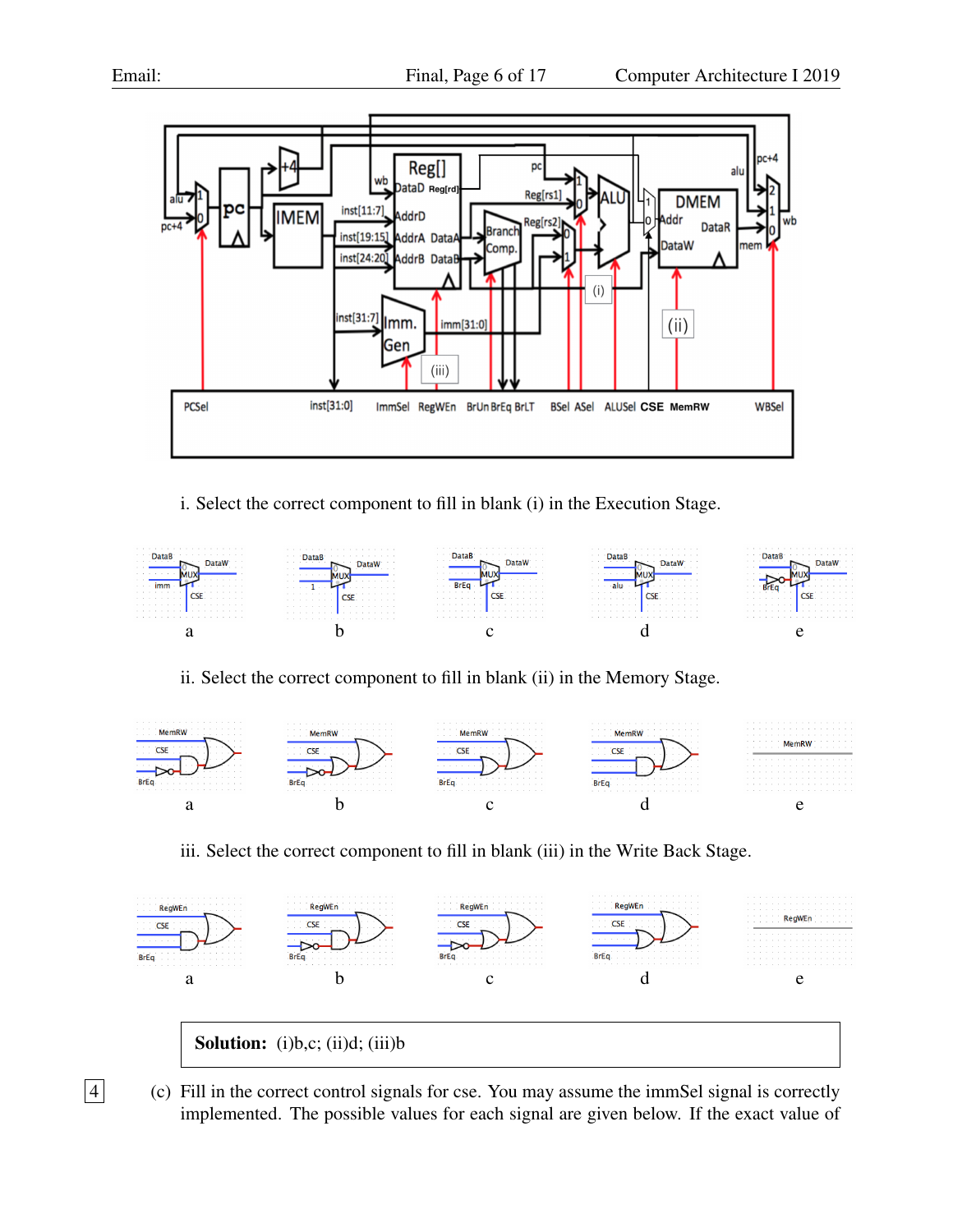that signal doesn't matter, then select Don't Care  $(X)$ . If it is possible for a signal to be "Don't Care", then select "Don't Care" instead of a more specific value (e.g. a value of (0) or (1) is correct when the signal could instead be  $(X)$ ).

(0)Signal=0; (1)Signal=1; (2)Signal=2; (R)Write Disabled; (W)Write Enabled; (X)Don't Care; (A)AND; (B)OR; (C)ADD; (D)SUB

| $\Gamma$ CSE |  |  |  | PCSel RegWEn   BrUn   BSel   ASel   ALUSel   MemRW   WBSel |  |
|--------------|--|--|--|------------------------------------------------------------|--|
|              |  |  |  |                                                            |  |
|              |  |  |  |                                                            |  |

**Solution:** (0);(R);(X);(0);(0);(0);(D);(R);(1)

#### <span id="page-6-0"></span>6. Pipelining

Consider the standard 5-stage pipelined RISC-V CPU with instruction fetch, register read, ALU, memory, and register write stages. Register writes happen before register reads in the same clock cycle, branch comparison is done during the register read stage, there is a branch delay slot, and forwarding is implemented.

For the following stream of instructions, assume that t0 is not equal to 0, so the branch is not taken.

 $1$  start:  $1w$  t0 0(a0)  $2 \qquad \qquad$  beq t0, 0, end addi t0, t0, 10  $sw t0 0(a0)$ <sup>5</sup> end:

Logic in each stage of the pipeline has the following timing:

| Instruction       | Register          | <b>ALU</b>        | Memory            | Register          |
|-------------------|-------------------|-------------------|-------------------|-------------------|
| Fetch             | Read              |                   |                   | Write             |
| 150 <sub>ps</sub> | 100 <sub>ps</sub> | 100 <sub>ps</sub> | 200 <sub>ps</sub> | 100 <sub>ps</sub> |

The pipelining registers in between stages have the following timing:

| $Clock-to-Q$     | Hold time        | Setup            |
|------------------|------------------|------------------|
| 30 <sub>ps</sub> | 20 <sub>ps</sub> | 30 <sub>ps</sub> |

 $\boxed{6}$  (a) For each pair of instructions, write down whether the CPU needs to be stalled for the execution of the second instruction, and if so, for how many cycles. (i)

 $1$  start:  $1w$  \$t0 0(\$a0) <sup>2</sup> beq \$t0, 0, end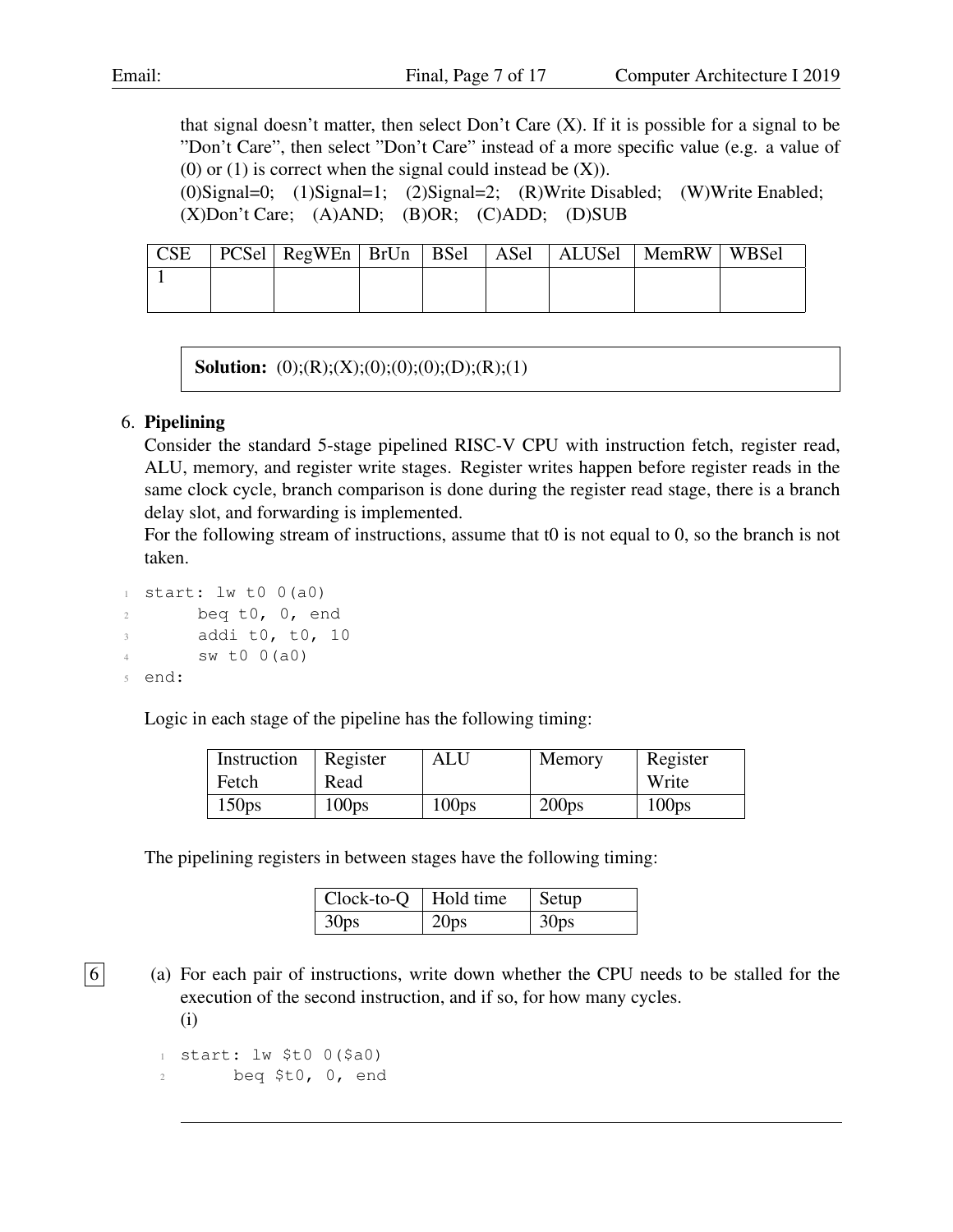(ii) 1 beq \$t0, 0, end <sup>2</sup> addi \$t0, \$t0, 10

(iii)

```
1 addi $t0, $t0, 10
2 sw $t0 0($a0)
```
Solution: (i) stall for 2 cycles; (ii) no stall (iii)no stall

2 (b) What is the minimum clock period, in picoseconds, with which the processor can run?

Solution: 260

<span id="page-7-0"></span>7. Superscalar Processors

 $\boxed{2}$  (a) Calculate the CPI (cycle per instruction) of a program with following parameters.

| Operation     | $Freq_i$ | $CPI_i$       |
|---------------|----------|---------------|
| <b>ALU</b>    | $50\%$   | $\mathcal{L}$ |
| Load          | 20%      | 6             |
| Store         | $10\%$   |               |
| <b>Branch</b> | 20%      |               |

**Solution:**  $50\% \times 2 + 20\% \times 6 + 10\% \times 4 + 20\% \times 3 = 3.2$  (cycles).

4 (b) Here is a simplified datapath schematic diagram of a superscalar processor. Fill in the following blanks.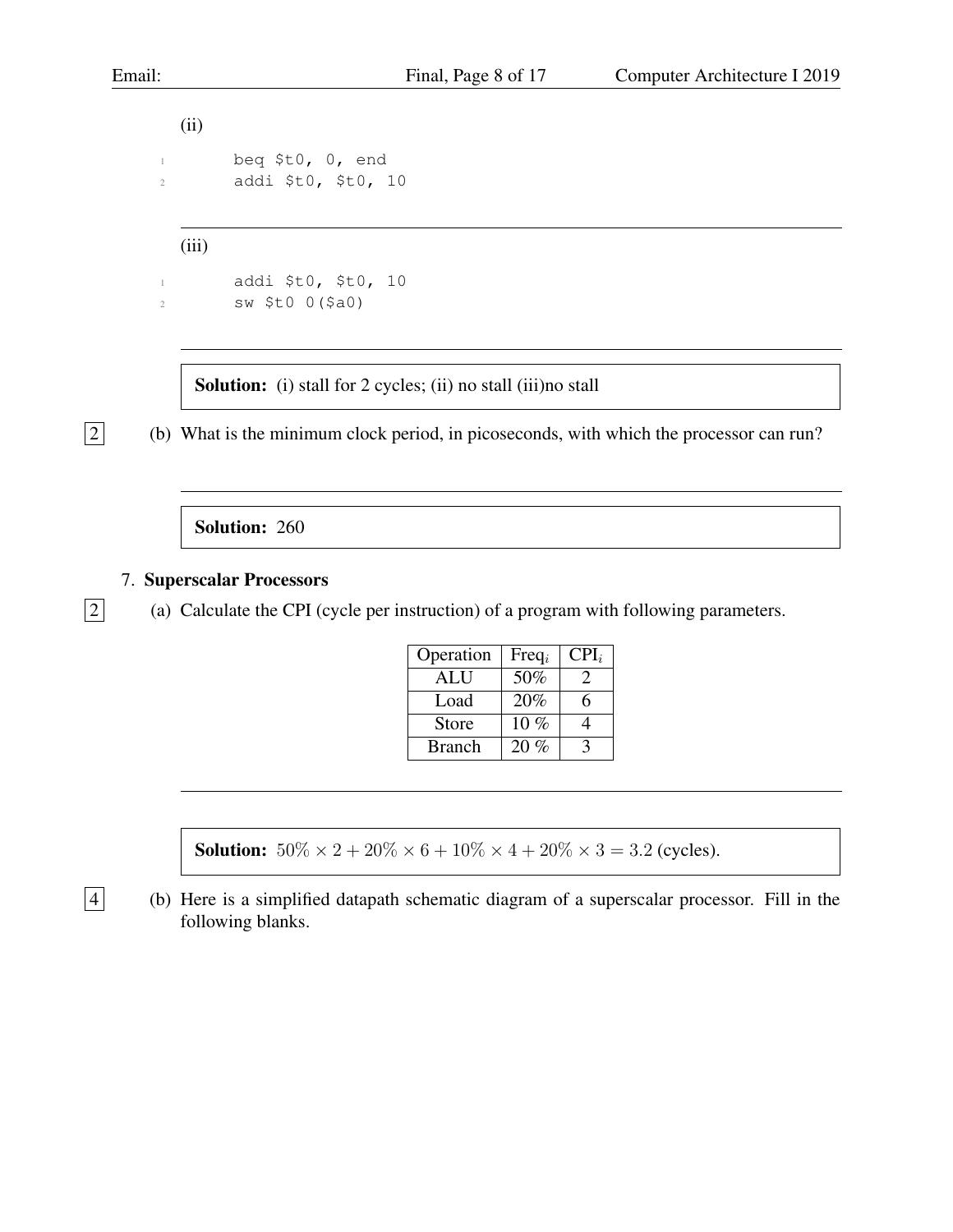

1. Fetch buffer sits between stage and stage and stage

2. In each cycle, fetch two instructions; issue both simultaneously if one is

and other is .

Solution: 1, 2; integer/memory, floating point

# <span id="page-8-0"></span>8. Vectorization

- 4 (a) You are required to compute the sum of all elements in a vector, that is sum  $= \sum_{i=0}^{n} a_i$ . The int vector is stored in an array whose address is aligned to a multiple of 16 bytes. Suppose n is a multiple of 4 and the sum does not cause overflow. Finish the following C code using the SSE Intrinsics. All variables have been declared for you and you should not declare more variables. You might find the following intrinsics useful:
	- \_\_m128i \_mm\_add\_epi32 (\_\_m128i a, \_\_m128i b): add packed 32-bit integers
	- \_\_m128i \_mm\_srli\_si128 (\_\_m128i a, int imm8): shift a right by imm8 bytes while shifting in zeros
	- int \_mm\_cvtsi128\_si32 (\_m128i a): Copy the lower 32-bit integer in a to dst.

```
int sum (int *a, int n) {
2 \qquad \qquad \text{m128i} \text{ result} = \text{mm}\text{loadu}\text{.} \text{sin}28 \text{ (}(\text{m128i const} \star) \text{ a), \text{tmp}};3
     for (int i = ) {
5
\epsilon7
8 _____________________________________
9 }
10
```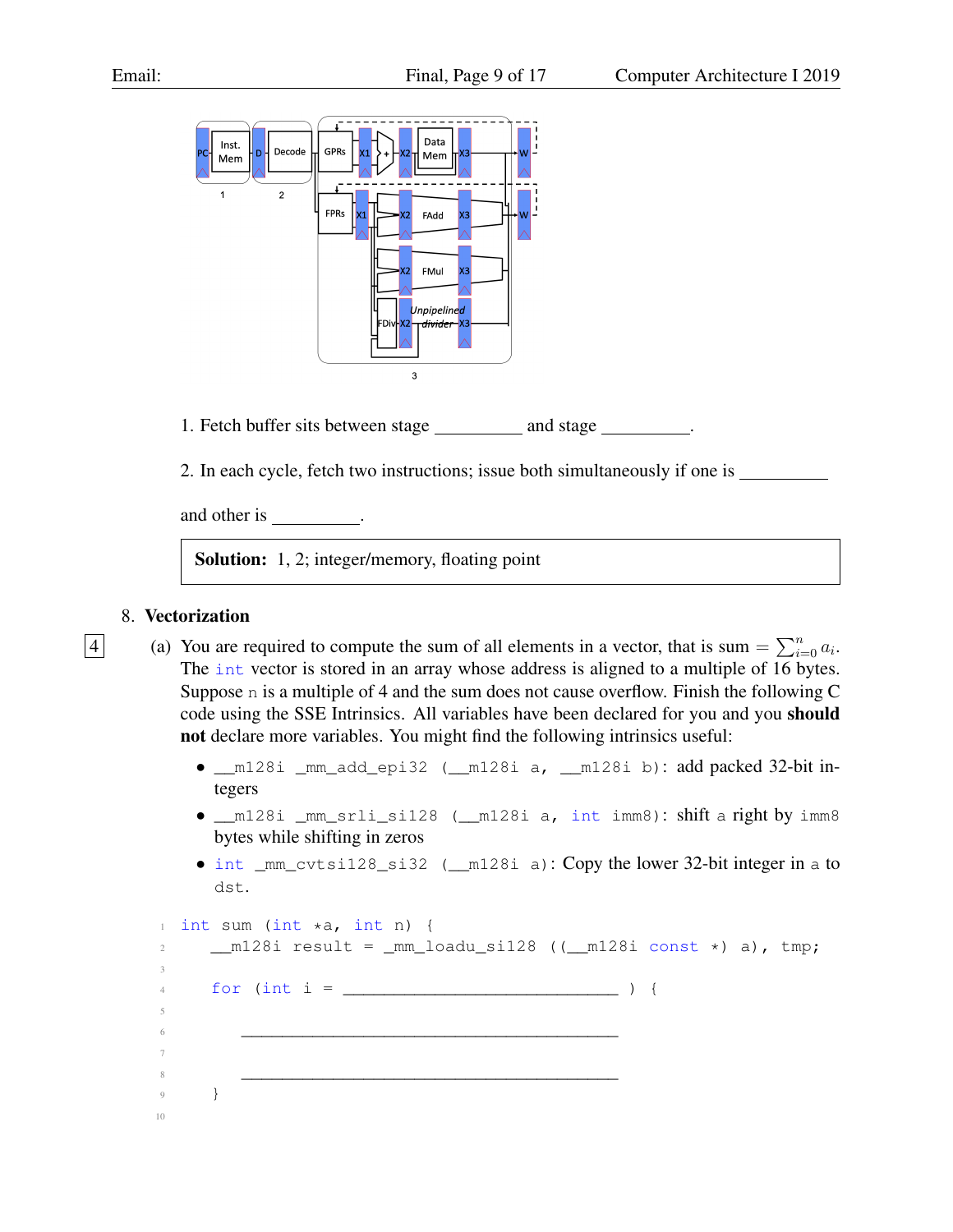```
11 ________________________________________
12
13 ________________________________________
14
15 ________________________________________
16
17 ________________________________________
18
19 ________________________________________
20 }
```
#### Solution:

```
int sum (int *a, int n) {
      m128i result = mm\_loadu_s1128 ((ml28i const *) a), tmp;
     for (int i = 4; i < n; i += 4) {
         tmp = \text{mm}\_loadu\_sil28 ((\text{mm}\_28i const *) (a + i));
         5 result = _mm_add_epi32 (result, tmp);
      \}tmp = <code>mm_srli_sil28</code> (result, 8);result = _mm\_add\_epi32 (result, tmp);tmp = \text{mm\_srli\_sil28} (result, 4);10 result = mm\_add\_epi32 (result, tmp);
11 return _mm_cvtsi128_si32 (result);
12 }
```
 $\boxed{1}$  (b) Which type of Flynn Taxonomy does SSE fit in ? Give its full name.

Solution: Single Instruction Multiple Data

 $\boxed{2}$  (c) Can the previous program achieve  $4.5 \times$  speed up compared with the linear method (i.e. use a single thread to add one by one)? Provide the name of the corresponding law. What is the maximum speed up it can achieve in theory?

**Solution:** No. Amdahl's law.  $4 \times$  at most.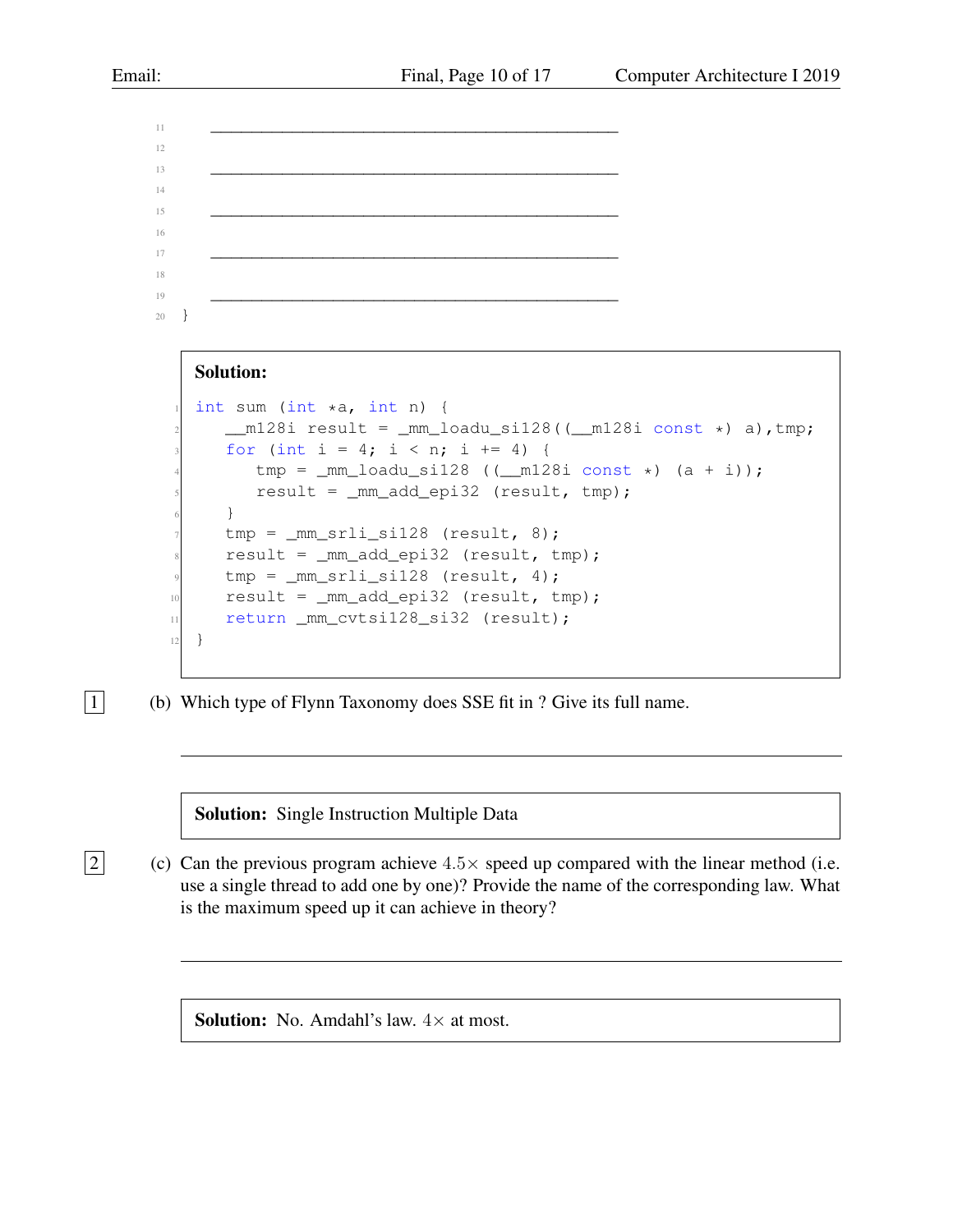#### <span id="page-10-0"></span>9. Virtual Memory/ TLB

 $|4|$  (a) Consider an access pattern to those page tables: 3, 2, 1, 0, 3, 2, 4, 3, 2, 1, 0, 4. How many misses in the TLB will happen if the TLB can hold 3 entries? Which pages are in the TLB in the end? What if theTLB can hold 4 entries? The replacement policy is Least Recently Used (LRU) and the TLB is empty at start.

| 3 entries: Misses: | Entries at end: |  |
|--------------------|-----------------|--|
| 4 entries: Misses: | Entries at end: |  |
| <b>Solution:</b>   |                 |  |

10. 1, 0, 4. 8. 4, 2, 0, 1.

 $\boxed{2}$  (b) Consider the same access pattern in (a) and the TLB size is 3. If we change the replacement policy to FIFO, how many misses will happen? What if the TLB size is 4?

|--|

4 entries: Misses: Entries at end:

| <b>Solution:</b>                               |  |  |  |
|------------------------------------------------|--|--|--|
| $\begin{array}{ccc} 9. & 4, 1, 0. \end{array}$ |  |  |  |
| 10. $0, 4, 2, 1$ .                             |  |  |  |

1 (c) Does the increment in page table's size always lead to reduction in page faults? *This is also called Bélády's anomaly.* 

Solution: No.

#### <span id="page-10-1"></span>10. RISC-V meets \$!

Notice: We assume a 32-bit machine by default. No matter which replacement policy, if the block is not full, use FIFO to fill it.

 $\boxed{4}$  (a) Read the given code, answer following questions. (You should show the process of your calculation. Only giving a solution will receive no points.)

```
1 uint64_t array[LENGTH] = \{0\};
2 for (int i = 0; i < REPEAT; i++) {
3 for (int j = 0; j < LENGTH; j += STEP_SIZE) {
4 array[j] = array[j] + j;
5 printf("%ld\n", array[j]);
```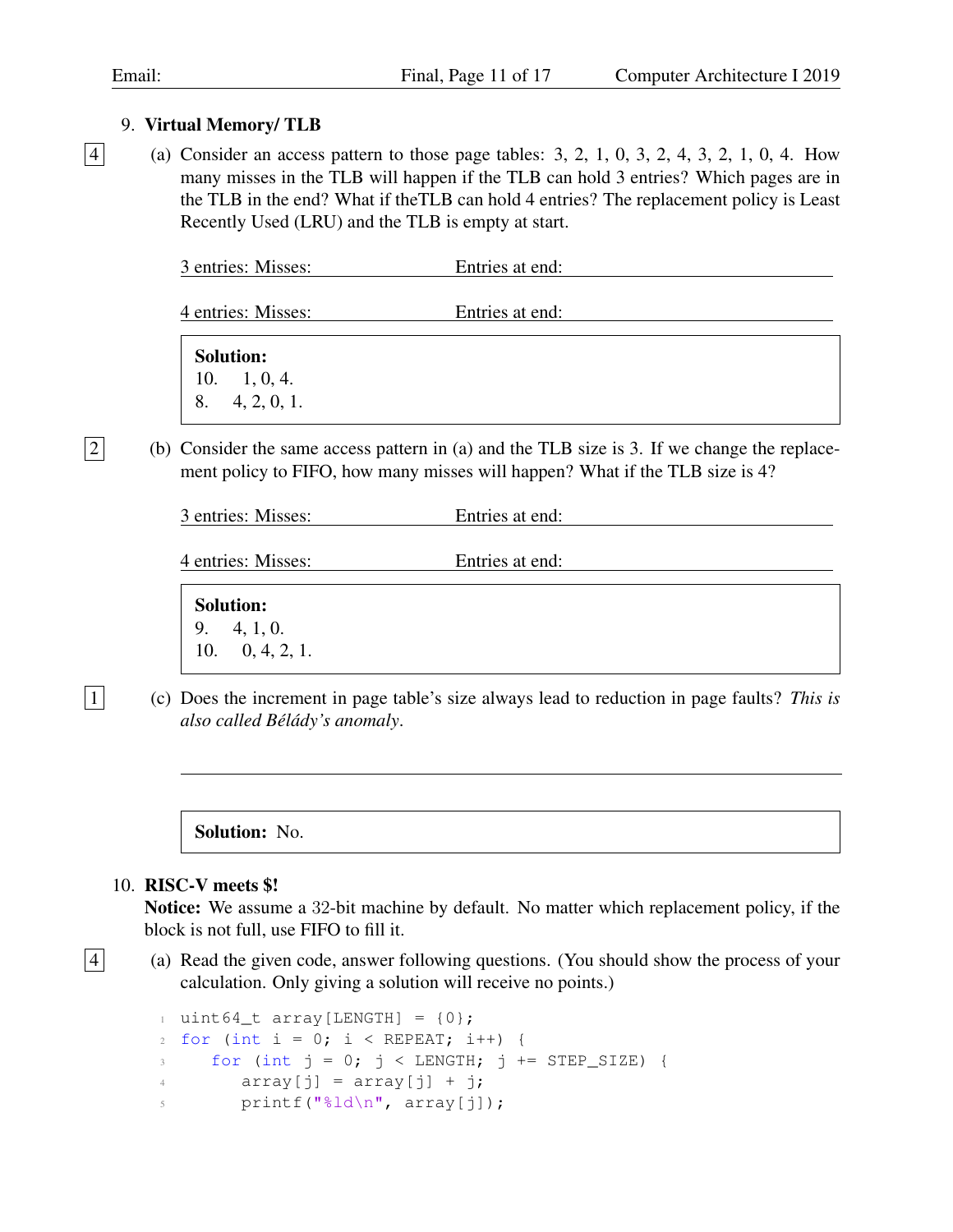<sup>6</sup> } <sup>7</sup> }

> If REPEAT = 4, LENGTH = 32, STEP\_SIZE = 1 and the four-way set-associative cache has 4 sets, the length of *tag* field is 26-bit. The replacement policy is FIFO, write policy is write back. Calculate the miss rate, then answer the dominat type of miss (3Cs).

**Solution:** 4 sets means the *index* field length is  $\log_2 4 = 2$ , therefore, the *offset* field length is  $32-2-26=4$ . The block size is  $2^4 = 16$  Bytes, contains 2 long int. In first outer iteration, because of compulsory misses, the  $32 \times 3$  accesses result in  $32/2 = 16$ misses. In the following 3 outer iterations, all accesses hit in cache. Therefore, the total miss rate is  $16/(32 \times 3 \times 4) = \frac{1}{24} \approx 4.1667\%.$ Dominate miss type is "Compulsory".

Read the given RISC-V code. (a0 is the begin address of an integer array with length 1024.)

```
1i t0, 0
2 li t1, 1024
        1i t2, 2 # 1
4 exit: blt t0, t1, loop # 2
        li a0, 10
        6 ecall
  loop: rem t3, t0, t2beq t3, zero, if
9 else: addi t3, t0, -1
10 slli t3, t3, 2
11 0x00AE0E33 # 3
12 \frac{1}{W} \frac{1}{4}, 0 (t3)
13 0x004E2F03 # 4
14 add t4, t4, t5
15 SW \t4, 4(t3)16 i continue
17 if: slli t3, t0, 2
18 add t3, t3, a0
19 \frac{1}{W} \frac{1}{4}, 0 (t3)
20 addi t4, t4, 1
21 sw t4, 0(t3)
22 continue: addi t0, t0, 1
23 j exit
```
In the following questions, if the instruction is a pseudo instruction, you should convert it to its corresponding basic instruction. Every blank can only be filled with **ONE** instruction or hex number.

 $|8|$  (b) Look at the following **Instruction** cache: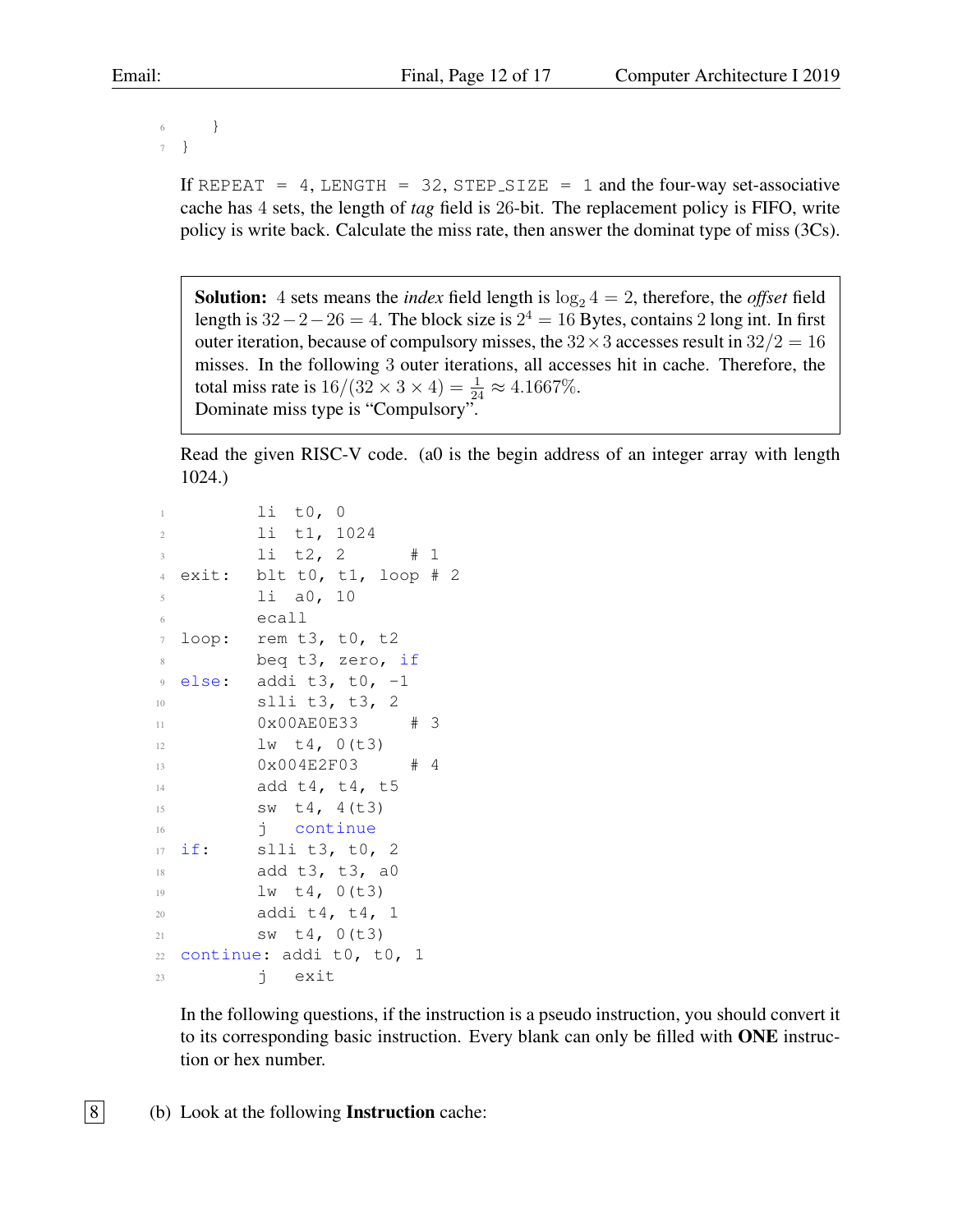| index | tag |            | block       |            |                    |  |  |  |
|-------|-----|------------|-------------|------------|--------------------|--|--|--|
| 0b000 | 0x0 | li $t0, 0$ | li t1, 1024 | li $t2, 2$ | blt $t0, t1, loop$ |  |  |  |
| 0b001 |     |            |             |            |                    |  |  |  |
| 0b010 |     |            |             |            |                    |  |  |  |
| 0b011 |     |            |             |            |                    |  |  |  |
| 0b100 |     |            |             |            |                    |  |  |  |
| 0b101 |     |            |             |            |                    |  |  |  |
| 0b110 |     |            |             |            |                    |  |  |  |
| 0b111 |     |            |             |            |                    |  |  |  |

Because instructions are also stored in memory and PC is address, instruction cache calculation can be treated as normal cache. Answer the following questions (appendix: ecall is a 32-bit instruction):

1. Calculate the length of *tag* and *offset* field. (You should show the process of your calculation. Only giving a solution will receive no point)

2. If we run the previous RISC-V code, which sets will be filled? Please list them in their filling order.

3. In every row in the above table fill in the one instruction that is causing the miss. You must fill in the correct place, otherwise you will receive no point even the instruction is correct.

## Solution:

- 1.  $|offset| = log_2 16 = 4$ ,  $|tag| = 32 4 3 = 25$ .
- 2. 0b001  $\rightarrow$  0b100  $\rightarrow$  0b101  $\rightarrow$  0b010  $\rightarrow$  0b011 (every block contains 4 instructions, it is easy to get this order) (This question is 1 point)
- 3. As following, both with and without labels are correct. The hex instruction can be the instruction after your converting (converted incorrectly does not matter).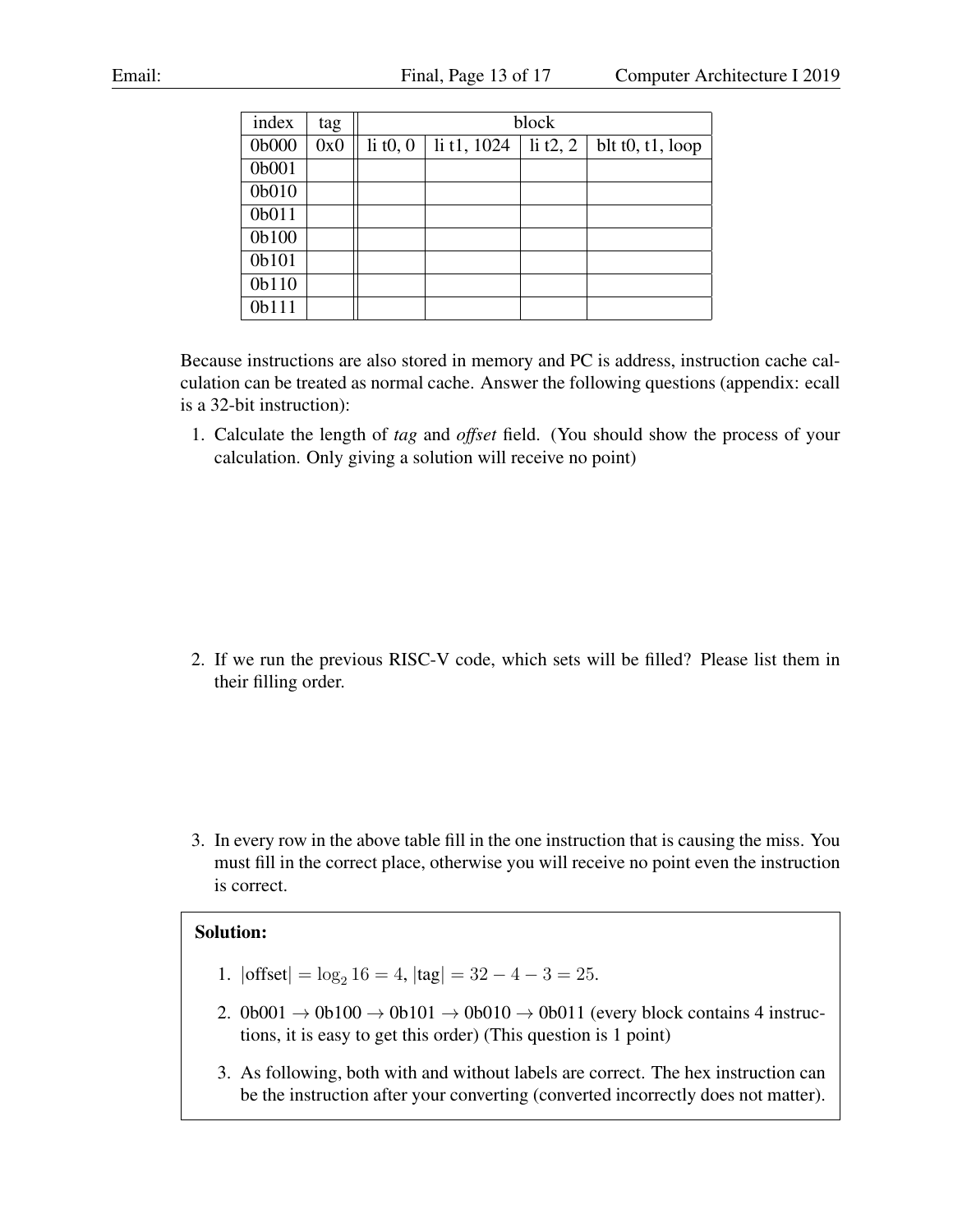| index | tag | block            |             |                  |                    |
|-------|-----|------------------|-------------|------------------|--------------------|
| 0b000 | 0x0 | li $t0, 0$       | li t1, 1024 | li $t2, 2$       | blt $t0, t1, loop$ |
| 0b001 |     |                  |             | rem $t3, t0, t2$ |                    |
| 0b010 |     | addi t3, t0, -1  |             |                  |                    |
| 0b011 |     | 0x004E2F03       |             |                  |                    |
| 0b100 |     | slli $t3, t0, 2$ |             |                  |                    |
| 0b101 |     | sw $t4, 0(t3)$   |             |                  |                    |
| 0b110 |     |                  |             |                  |                    |
| 0b111 |     |                  |             |                  |                    |

- $\boxed{6}$  (c) Answer the following cache questions (You should show the process of your calculation. Only giving a solution will receive no point):
	- 1. We have a 4-way associative 1-level data cache with LRU replacement policy. It has 64 16-Bytes blocks. Run the previous RISC-V code, calculate the cache hit rate.

2. Now assume a direct-mapped 3-level data cache. L1 cache has the same configuration as the previous sub-question. L1 hit time is 2 cycles. L2 cache has 90% local hit rate and 20 cycles hit time. L3 cache has 99% local hit rate and 400 cycles hit time. Direct access to thememory will take 1000 cycles. Run the previous RISC-V code (use the previous hit rate), calculate the AMAT.

# Solution:

```
1. The RISC-V code's corresponding C code is:
```

```
1 int array[1024] = \{0\};
2 for (int i = 0; i < 1024; i++) {
3 if (i \frac{6}{5} 2 == 2)
4 array[i] = array[i] + 1;
5 else
6 array[i] = array[i - 1] + array[i];
7 }
```
Therefore, every adjacent two integers will cause 5 memory access which one miss and four hit. After that, the next two integers' 5 memory access will all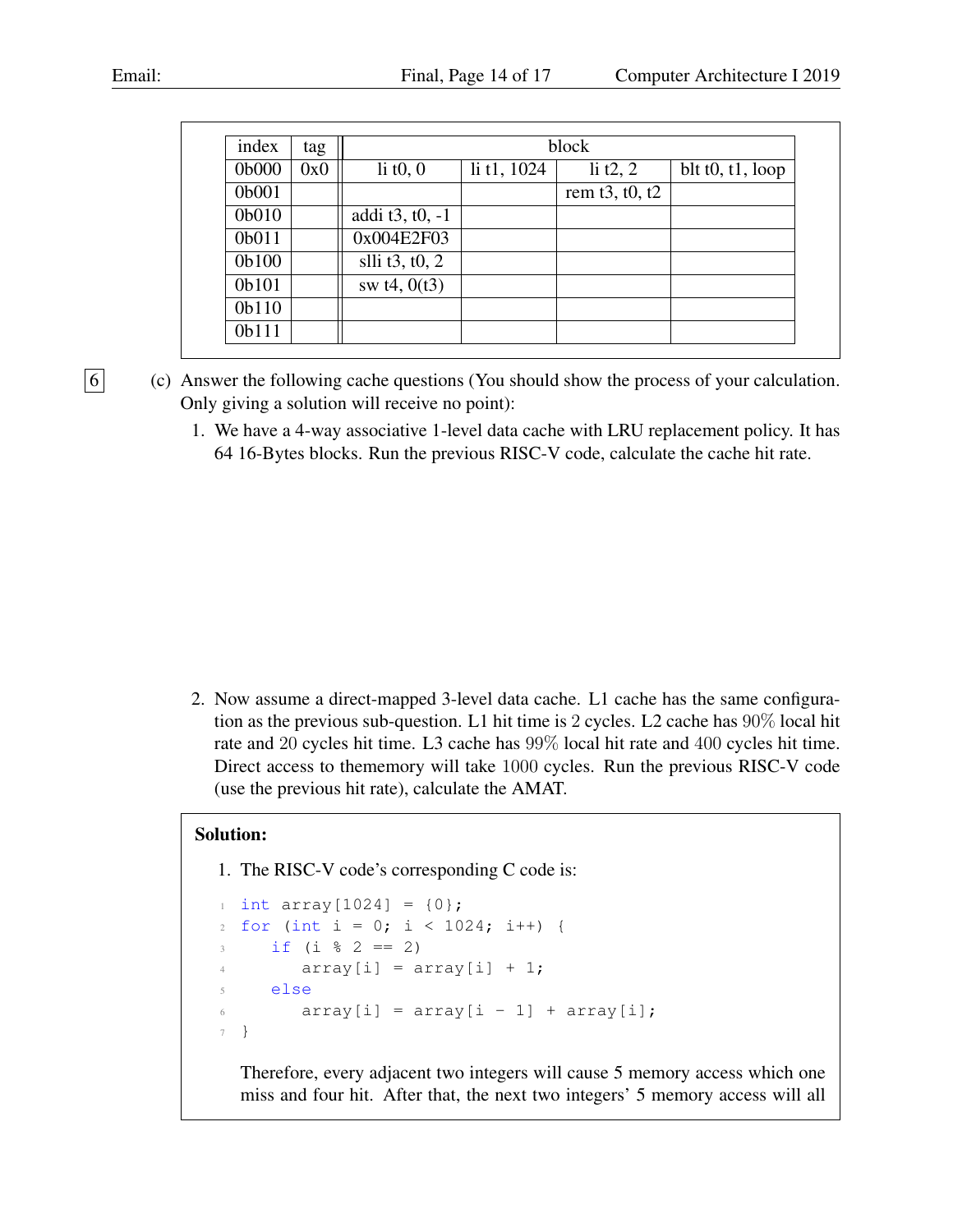hit. That means, 10 memory access will cause 1 miss and 9 hit. The cache size can easily calculate that only compulsory and capacity conflicts. So, total hit rate is 90%.

2. AMAT=  $2 + 0.1 \times (20 + 0.1 \times (400 + 0.01 \times 1000)) = 8.1$  cycles.

 $\boxed{2}$  (d) Convert between instructions and hex numbers:

- 1. li t2, 2:
- 2. 0x004E2F03:

#### Solution:

- 1. 0x00200393 (addi x7 x0 2) or 0x00238013 (addi x0 x7 2)
- 2. lw t5, 4(t3) (lw x30 4(x28) also OK)

## <span id="page-14-0"></span>11. OpenMP and Optimization

| 10 | (a) Read this piece of code and answer the following questions.

```
1 #include <omp.h>
\overline{2}3 void matrixMul (int n, double *A, double *B, double *C) {
4 int i, j, k;
5 #pragma omp parallel for private(k)
6 for (int i = 0; i < n; i++)7 \quad \text{for} \quad (\text{int } j = 0; j < n; j++)8 for (int k = 0; k < n; k++)
9 C[i+j*n] += A[i+k*n] * B[k+j*n];10 }
```
- 1. OpenMP is a parallel computing model based on shared memory. Identify the data sharing attributes of the following variables with 'shared' or 'private'.
	- 1) i
	- $2)$  j
	- 3) k
- 2. Reorder the nested loops as well as the OpenMP directive to achieve performance at least no poorer than any of the serial versions. Note that you can only use exactly one line of OpenMP directive.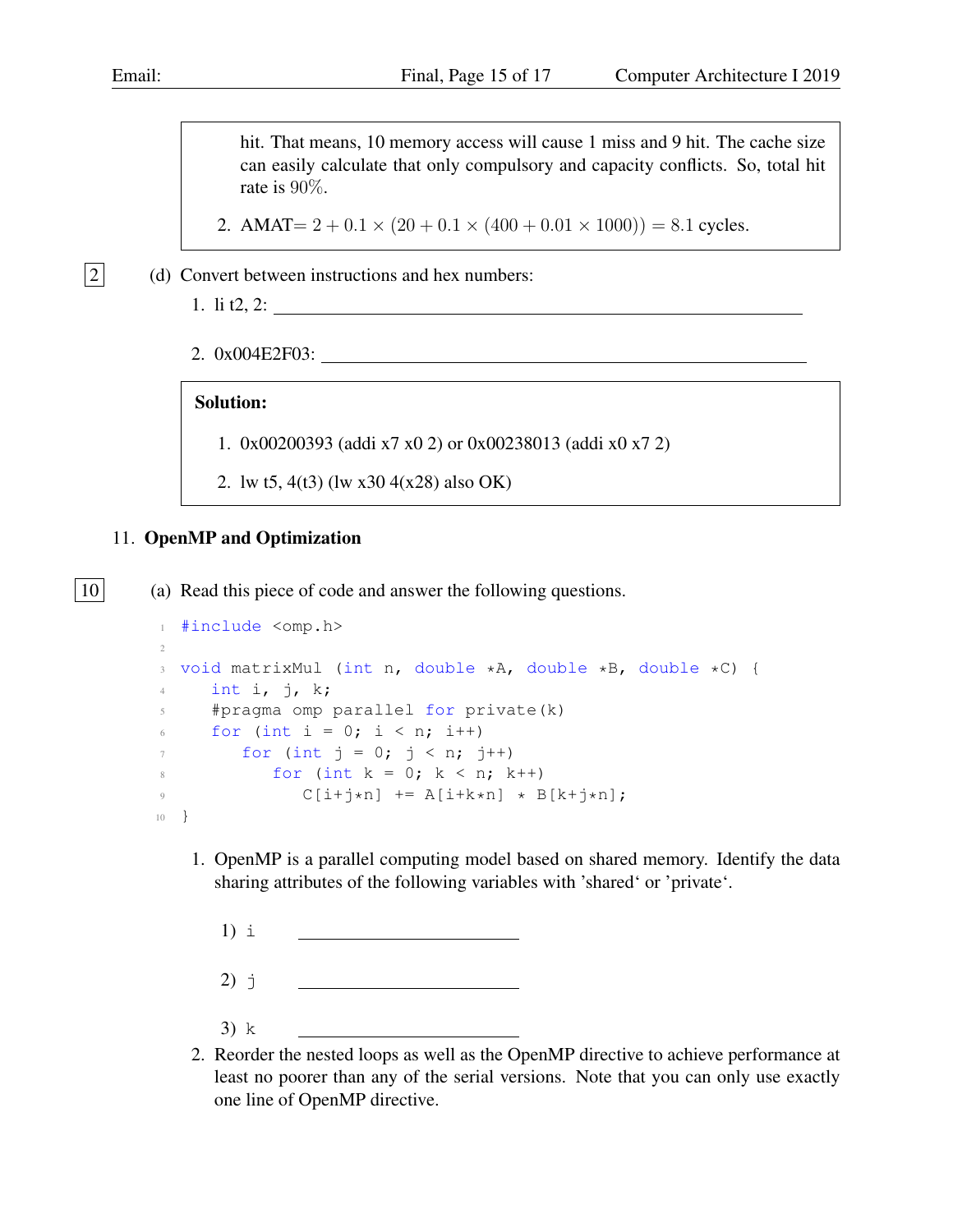```
1 void newMatrixMul (int n, double *A, double *B, double *C) {
2 int i, j, k;
3
4 __________________________
5
\begin{array}{ccc} 6 & & \textcolor{red}{\textbf{1}} & \textcolor{red}{\textbf{1}} & \textcolor{red}{\textbf{1}} \\ \end{array}7
8 __________________________
9
10 \qquad \qquad \overline{\qquad \qquad }11 C[i+j*n] += A[i+k*n] * B[k+j*n];
12 }
```
#### Solution:

- 1. 1) private
	- 2) shared
	- 3) private
- 2.

```
1 #include <omp.h>
2
3 void matrixMul (int n, double *A, double *B, double *C) {
4 int i, j, k;
5 #pragma omp parallel for private (i)
6 for (int j = 0; j < n; j++)7 \quad \text{for} \quad \text{(int } k = 0; \quad k < n; \quad k++)8 for (int i = 0; i < n; i+19 C[i+j*n] += A[i+k*n] + B[k+j*n];10 }
```
- 
- 2 (b) Time matters!! Use OpenMP directives to parallelize the dot production as fast as you can! P.S. you don't have to fill in both blanks.

```
1 #include <omp.h>
2
3 double dotp(double* x, double* y) {
4 double sum = 0.0;
5
\begin{array}{ccc} 6 & & \textcolor{red}{\textbf{1}} & \textcolor{red}{\textbf{1}} & \textcolor{red}{\textbf{1}} \\ \end{array}7 for(int i=0; i<ARRAY_SIZE; i++)
8
9 \qquad \qquad 910 sum + = x[i] + y[i];
```